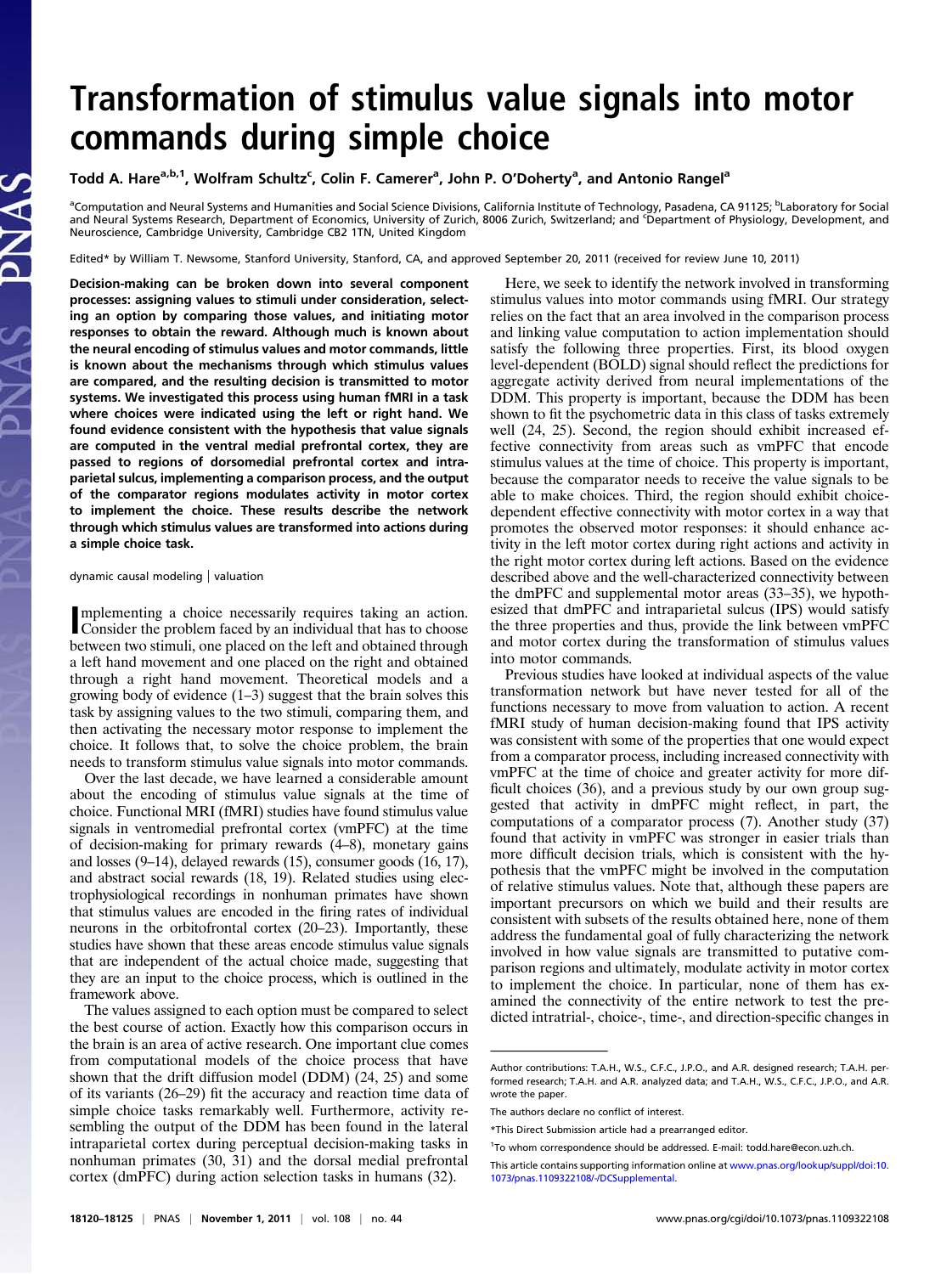coupling between each region of the network. Here, we test these predictions using dynamic causal modeling (DCM) to examine the modulation of specific connections at a neuronal timescale (inferred from a hemodynamic deconvolution of the BOLD signal) during the periods of stimulus valuation and action preparation. Consistent with our hypotheses, we found that signaling from vmPFC to comparator regions increases at the time of choice, and subsequently, signaling from comparator regions to motor cortex increases during action preparation in a choicedependent manner.

#### Results

We tested these hypotheses using a paradigm in which, on every trial, thirsty human subjects were shown pairs of symbols representing various amounts of different liquid rewards on the left and right sides of the screen, and later, they pressed either the left or right thumbs to indicate their choice (Fig. 1A). After another brief delay, the chosen liquid was delivered to the subjects inside the scanner on each trial. The task is closely related to the tasks used in works by Padoa-Schioppa and Assad to investigate the coding of stimulus value in orbitofrontal cortex with nonhuman primates (20, 21, 38).

Behavioral Results. We estimated the value of each amount of every different juice from the behavioral data using the procedure described in Materials and Methods. The psychometric curve in Fig. 1B shows that these value estimates provide an accurate account of the choice behavior. A mixed effects logistic regression showed that subjects were highly responsive to the relative value of the two juices ( $t_{18} = 8.05, P < 0.001$ ).

Estimation of the Neural DDM. We estimated a simple neural implementation of the DDM. The model is important for our analyses, because it makes predictions about the level of aggregate activity and thus, about the BOLD responses that should be observed in an area involved in the comparison of stimulus values with action selection. As illustrated in Fig. 2A, the standard DDM assumes that  $(i)$  a relative value signal measuring the estimated relative value in favor of the left stimulus is computed dynamically through a Gaussian Markovian process, with independent and identically distributed noise and a mean slope of integration proportional to the underlying true value of the left minus right items;  $(ii)$  the relative value signal starts at zero; and (*iii*) a choice is made when either the signal crosses the upper barrier (so that the left option is selected) or the lower barrier (so that the right option is selected). At this level of computational abstraction, the DDM model does not make testable predictions about the level of activity associated with the comparator process that can be used to identify an area involved in these computations using fMRI. To achieve this link, we specified the simplest possible plausible neural implementation of the DDM that matches well with its behavioral predictions (29) (Fig. 2B and Materials and Methods).

An advantage of this model, which we refer to as neural DDM (nDDM), is that it is fully characterized by three free parameters (integration slope, inhibition strength, and integration noise). We estimated the values of these parameters that maximized the match with the group psychometric choice function shown in Fig. 2C. We used the model and best-fitting parameters to compute the expected total level of activity in the comparator region for each trial as a function of the relative values of the left and right items as well as whether the best item was chosen. Fig. 2D depicts the average predicted level of activity that is used below to identify regions associated with value comparison and action selection. This variable measures the total level of predicted activity generated by both pools of neurons, which is the relevant signal for identifying the neural comparator using BOLD fMRI as long as the two pools of neurons are spatially intermingled. Previous studies have used difficulty or reaction times as a marker for putative comparator regions (36, 39–41). Fig. 2D and the analyses discussed below show that, although this assumption is a good approximation to the predictions of the nDDM, it leaves out useful information. This void can be seen from the fact that the predicted activity levels have different curvature and average levels in correct and error trials. As described below and in [SI Results](http://www.pnas.org/lookup/suppl/doi:10.1073/pnas.1109322108/-/DCSupplemental/pnas.201109322SI.pdf?targetid=nameddest=STXT), these differences can be exploited to compare the relative fit of the nDDM with difficulty-based regressors.

Stimulus Value Representation. We estimated a parametric general linear model (GLM) of BOLD activity that allowed us to identify areas in which activity was correlated with various signals of interest. Using this model, we found that activity in vmPFC correlated with the sum of the values during the initial screen depicting the two options ( $P < 0.05$ , small-volume corrected) (Fig. 3A and [Table S1\)](http://www.pnas.org/lookup/suppl/doi:10.1073/pnas.1109322108/-/DCSupplemental/pnas.201109322SI.pdf?targetid=nameddest=ST1). Post hoc analyses of this area showed that activity did not differ by stimulus identity [one-way ANOVA for liquid type:  $F_{(3,72)} = 0.90$ , not significant (n.s.)], location (paired t test between left and right values:  $t_{(18)} = -1.40$ , n.s.), or



Fig. 1. Experimental design and behavior. (A) Subjects were presented with a choice screen offering two different amounts of two different liquids. Colored shapes represented the liquid identity. The number of shapes indicated the amount of liquid being offered. Subjects were instructed to make their choice while the shapes were on the screen, but they could only indicate their choice with a button press (left or right thumb) when the response prompt appeared after a variable delay period. The chosen stimulus was delivered after another variable delay period. (B) Percentage of left choices as a function of value of left minus value of right stimulus. Error bars represent the SEM across subjects.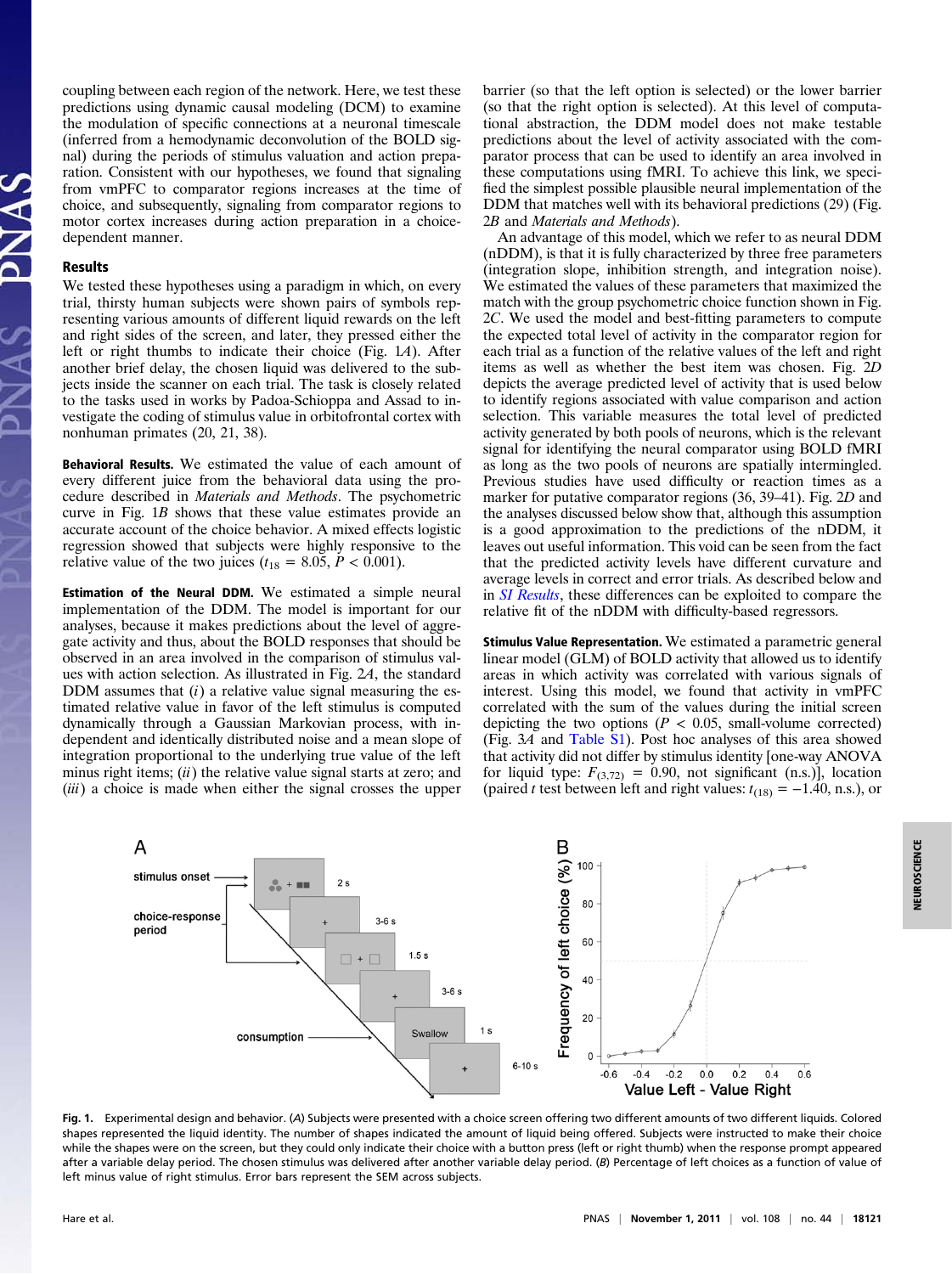

choice status (paired  $t$  test between chosen and nonchosen value:  $t_{(18)} = 0.56$ , n.s.).

Motor Responses. Next, we used the same GLM to identify activity associated with implementing specific motor responses. Left motor cortex (lMC) and right cerebellum were more active for responses with the right than the left thumb ( $P < 0.05$ , corrected) [\(Fig. S1](http://www.pnas.org/lookup/suppl/doi:10.1073/pnas.1109322108/-/DCSupplemental/pnas.201109322SI.pdf?targetid=nameddest=SF1)A and [Table S2\)](http://www.pnas.org/lookup/suppl/doi:10.1073/pnas.1109322108/-/DCSupplemental/pnas.201109322SI.pdf?targetid=nameddest=ST2). Conversely, right motor cortex (rMC) and left cerebellum were more active for responses with the left than right thumb ( $P < 0.05$ , corrected) ([Fig. S1](http://www.pnas.org/lookup/suppl/doi:10.1073/pnas.1109322108/-/DCSupplemental/pnas.201109322SI.pdf?targetid=nameddest=SF1)B and [Table S2](http://www.pnas.org/lookup/suppl/doi:10.1073/pnas.1109322108/-/DCSupplemental/pnas.201109322SI.pdf?targetid=nameddest=ST2)). Post hoc tests showed that lMC and rMC did not meet the criteria for encoding of action values (details in *[SI Results](http://www.pnas.org/lookup/suppl/doi:10.1073/pnas.1109322108/-/DCSupplemental/pnas.201109322SI.pdf?targetid=nameddest=STXT)*).

Comparator Regions Linking Valuation to Action: First Property. As described in the Introduction, any comparator region linking valuation to action in our experiment should satisfy three key properties. Here, we implement the test for the first property, which requires that BOLD responses at the time of stimulus presentation, when the choice is being made, correlate with the predicted total activity levels estimated from the nDDM, conditional on the relative value ( $V^{\text{best}} - V^{\text{worse}}$ ) and the quality of choice (best chosen  $= 0, 1$ ) in each trial (Fig. 2D). We found that activity in the dmPFC, left dorsolateral prefrontal cortex (dlPFC), and bilateral IPS correlated with this regressor during the period from stimulus onset through execution of the motor response ( $P < 0.05$ , corrected) (Fig. 3 B and C, [Fig. S2,](http://www.pnas.org/lookup/suppl/doi:10.1073/pnas.1109322108/-/DCSupplemental/pnas.201109322SI.pdf?targetid=nameddest=SF2) and [Table S3\)](http://www.pnas.org/lookup/suppl/doi:10.1073/pnas.1109322108/-/DCSupplemental/pnas.201109322SI.pdf?targetid=nameddest=ST3).

Given the high correlation between the output of our nDDM and a measure of choice difficulty given by |value left − value right $\int (r = -0.930)$  and previous reports of correlations between dmPFC, dlPFC, and IPS with choice difficulty (42, 43), we performed post hoc Bayesian model selection on each region of interest to test whether the predictions from the nDDM or difficulty best explained activity in these regions. Note that, although there is a high correlation between the two measures, the nDDM predicts differences in the signal between correct and error trials that the difficulty measure does not predict. These Fig. 2. Theoretical results. (A) Sketch of the basic DDM model of binary choice. (B) Summary of the neural implementation of the DDM. Red denotes activity encoding the relative value of left. Every instant t, this pool of neurons receives input ( $V_L - V_R$ ) + error<sub>L</sub>(t), which is integrated to the previous level of activity  $a<sub>L</sub>(t)$  without leakage. The pool also receives a constant level of inhibition proportional to the level of activity in the right pool of neurons [denoted in blue;  $a_R(t)$ ]. The dynamics for the system encoding the relative value of right are analogous. (C) Comparison of the psychometric choice curve for the group (blue) and the one generated by the model using the best-fitting parameters (black). (D) Total predicted activity (arbitrary units) in the comparator units (given by the sum of the instantaneous levels of activity in both pools of neurons up to the response time) as a function of the relative value of the two items and the correctness of the choice. Green, correct; red, incorrect. Error bars denote SE.

differences can be exploited to test for the relative ability of each model to fit aggregate neural activity in areas of interest (additional details in *[SI Results](http://www.pnas.org/lookup/suppl/doi:10.1073/pnas.1109322108/-/DCSupplemental/pnas.201109322SI.pdf?targetid=nameddest=STXT)*). We used the exceedance probability (EP; the probability that a given model is more likely than any other model in the comparison set given the group data) as our metric for model comparison (44). The EP of the nDDM model was greater than the difficulty model in all four regions (dmPFC  $EP = 0.99$ , dlPFC  $EP = 0.58$ , lIPS  $EP = 0.98$ , and rIPS  $EP =$ 0.94), indicating that the nDDM provided a better fit to activity in these areas than the difficulty measure, especially in dmPFC and IPS.

Comparator Regions Linking Valuation to Action: Second and Third Properties. We next used DCM to investigate if the dmPFC, dlPFC, and IPS also exhibited the two key connectivity properties that an area involved in transforming stimulus values into motor commands should satisfy:  $(i)$  increased input at the time of choice from the region of vmPFC involved in computing stimulus values, and  $(ii)$  choice-dependent effective connectivity with motor cortex in a way that promotes the observed motorresponses.

First, we identified the most likely model using a Bayesian model selection process (Materials and Methods, [SI Materials and](http://www.pnas.org/lookup/suppl/doi:10.1073/pnas.1109322108/-/DCSupplemental/pnas.201109322SI.pdf?targetid=nameddest=STXT) [Methods](http://www.pnas.org/lookup/suppl/doi:10.1073/pnas.1109322108/-/DCSupplemental/pnas.201109322SI.pdf?targetid=nameddest=STXT), and [Tables S4](http://www.pnas.org/lookup/suppl/doi:10.1073/pnas.1109322108/-/DCSupplemental/pnas.201109322SI.pdf?targetid=nameddest=ST4)–[S10](http://www.pnas.org/lookup/suppl/doi:10.1073/pnas.1109322108/-/DCSupplemental/pnas.201109322SI.pdf?targetid=nameddest=ST10)). The best model, depicted in Fig. 4, has reciprocal connections between vmPFC, dmPFC, dlPFC, and bilateral IPS and unidirectional connections from dmPFC, dlPFC, and bilateral IPS to lMC and rMC.

Second, after determining the most likely model, we used Bayesian parameter averaging to estimate the group posterior probabilities of each parameter of the best-fitting model. There are two types of parameters of interest in the model: fixed connection and coupling modulation parameters.

The fixed connection parameters measure the coupling between two areas during the rest periods of the task. There was a high posterior probability ( $P > 90\%$ ) of fixed positive connections between most regions with the exception of vmPFC to dlPFC, dmPFC to lIPS, lIPS and rIPS to rMC, rIPS to lIPS, and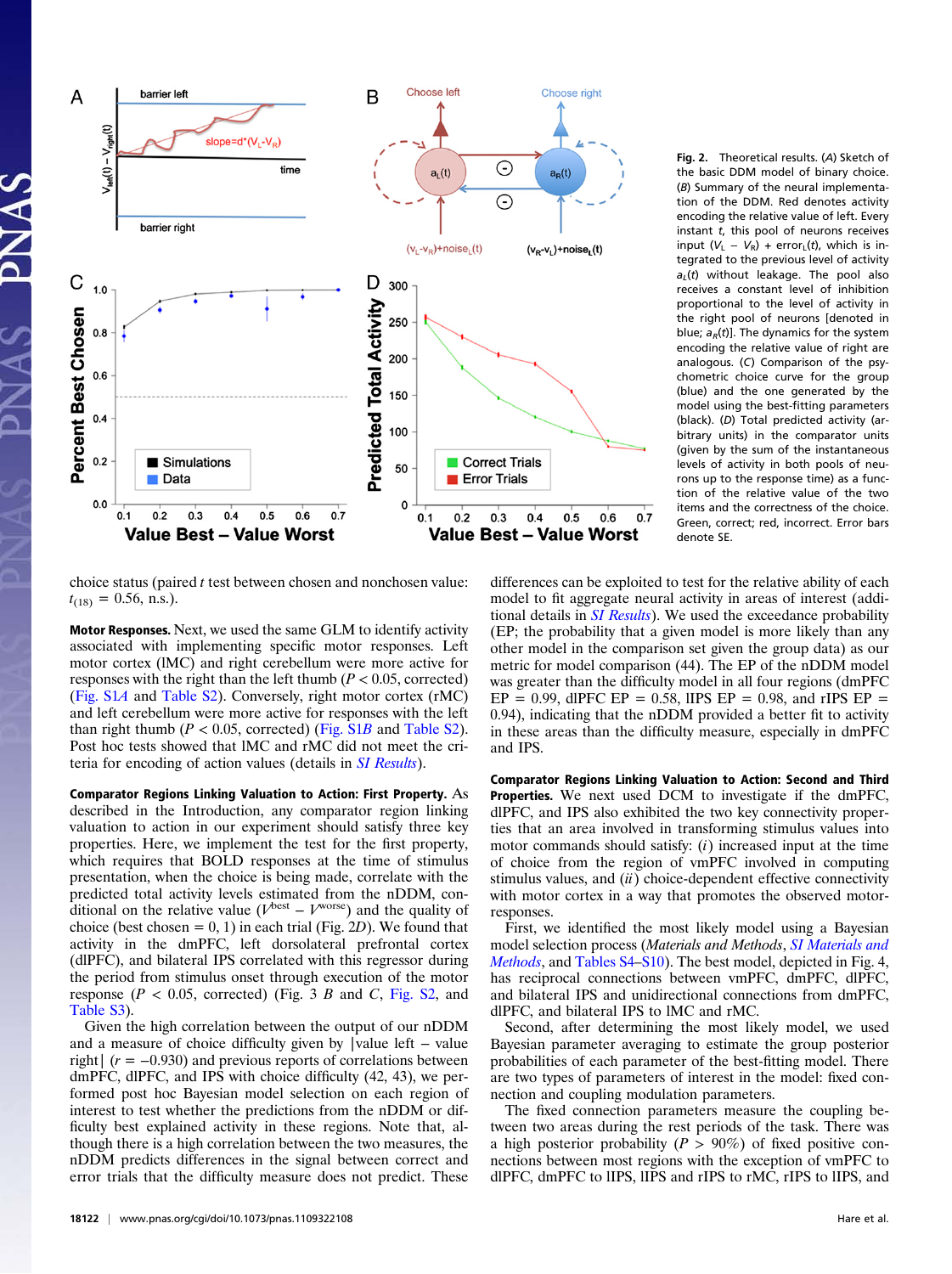

rMC to lMC [\(Table S5\)](http://www.pnas.org/lookup/suppl/doi:10.1073/pnas.1109322108/-/DCSupplemental/pnas.201109322SI.pdf?targetid=nameddest=ST5). There was also significant negative coupling from lMC to rMC.

The coupling modulation parameters measure how the interactions between regions change during specific phases of each decision trial. These modulation parameters represent our primary measure of interest in the DCM analysis, because they provide a direct test of the two properties of interest of comparator regions that might link valuation to action.

The first set of modulation parameters measures coupling changes during stimulus presentation, which coincides with the initial valuation and comparison of the two stimuli. We found that the coupling from vmPFC to dmPFC  $[P(|\text{coupling } \Delta| > 0)]$  $= 0.93$ ] and left IPS [P(|coupling  $\Delta$ | > 0) = 0.97] and right IPS  $[P(|\text{coupling } \Delta | > 0) = 0.95]$  increased during this phase, which provides evidence in favor of the second criterion for these Fig. 3. Valuation and potential comparator regions. (A) Activity in vmPFC correlated with the sum of the stimulus values shown on each trial ( $P < 0.05$ , small-volume corrected). ( $B$  and  $C$ ) Activity in bilateral dmPFC ( $B$ ) and bilateral IPS (C) correlated with the predicted levels of activity generated by the nDDM model at  $P < 0.05$ , wholebrain corrected.

three areas (Fig.  $4B$  and [Table S6](http://www.pnas.org/lookup/suppl/doi:10.1073/pnas.1109322108/-/DCSupplemental/pnas.201109322SI.pdf?targetid=nameddest=ST6)). Note that this increase in signaling from vmPFC to dmPFC and IPS was independent of the values of the options on each trial. This finding is to be expected, because the comparison process is necessary at all levels of value.

The second set of modulation parameters measures coupling changes during the period from stimulus onset to response for left and right choices separately. These parameters allowed us to estimate the posterior probabilities that the functional coupling strength depended on the identity of the chosen action, and thus, they help to test if IPS and dmPFC satisfy the third desired property. As described in Fig. 4 C and D and [Tables S7](http://www.pnas.org/lookup/suppl/doi:10.1073/pnas.1109322108/-/DCSupplemental/pnas.201109322SI.pdf?targetid=nameddest=ST7) and [S8,](http://www.pnas.org/lookup/suppl/doi:10.1073/pnas.1109322108/-/DCSupplemental/pnas.201109322SI.pdf?targetid=nameddest=ST8) the functional coupling from dmPFC, dlPFC, and IPS to lMC and rMC was dependent on the choice. When the left action was chosen, there was positive modulation of the connections to rMC



Fig. 4. Tests of functional coupling using DCM. (A) Diagram of the pattern of fixed connections between the seven regions in the most likely DCM model. Note that connections between dlPFC and IPS have been omitted for clarity but can be seen in [Tables S1](http://www.pnas.org/lookup/suppl/doi:10.1073/pnas.1109322108/-/DCSupplemental/pnas.201109322SI.pdf?targetid=nameddest=ST1)–[S3](http://www.pnas.org/lookup/suppl/doi:10.1073/pnas.1109322108/-/DCSupplemental/pnas.201109322SI.pdf?targetid=nameddest=ST3). (B) Changes in connectivity during the stimulus valuation period. (C) Changes in connectivity during the period between stimulus onset and response in trials where subjects chose the left option. (D) Changes in connectivity during the period between stimulus onset and response in trials where subjects chose the right option. Connections in red indicate significant positive coupling coefficients, whereas blue indicates significant negative coefficients. Lines in gray indicate connections with posterior probability less than 90%.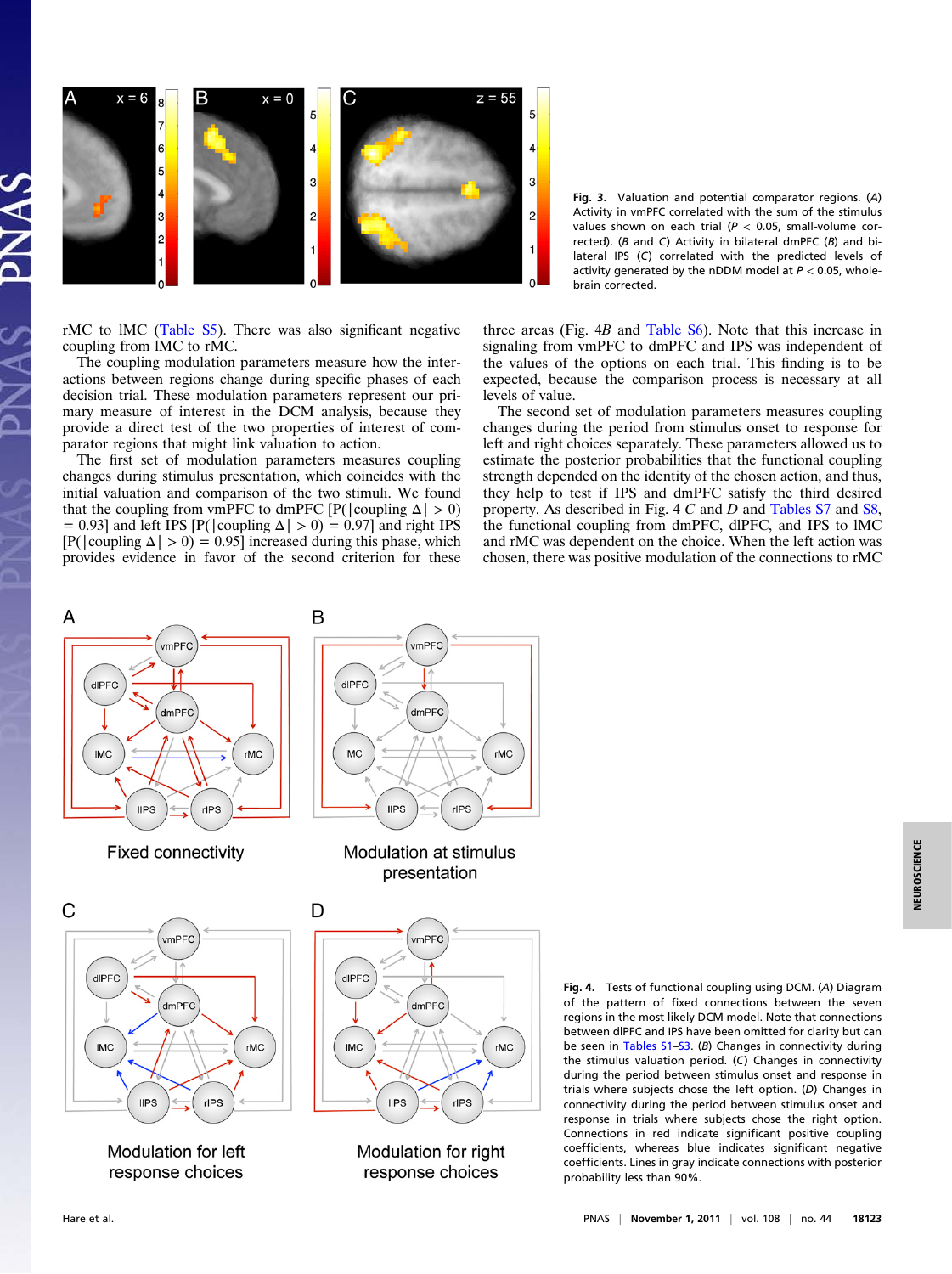from dmPFC  $[P(\text{coupling } \Delta \mid > 0) = 0.99]$ , dlPFC  $[P(\text{coupling } \Delta \mid > 0) = 0.99]$  $\Delta$  | > 0) = 0.96], lIPS [P(|coupling  $\Delta$ | > 0) = 0.92], and rIPS  $[P(|\text{coupling } \Delta | > 0) = 0.97]$ . However, there was negative modulation of the connection to lMC from dmPFC [P(|coupling  $\Delta$  | > 0) = 0.97], IIPS [P(|coupling  $\Delta$ | > 0) = 0.97], and rIPS  $[P(|\text{coupling } \Delta | > 0) = 0.93]$ . In contrast, during the period between stimulus presentation and right option selection, there was positive modulation of the coupling to lMC from dmPFC [P(|coupling  $\Delta$  | > 0) = 0.99], dlPFC [P(|coupling  $\Delta$ | > 0) = 98%], lIPS, and rIPS  $[P(|\text{coupling } \Delta| > 0) = 0.99$ , whereas there was negative modulation of the connection to rMC from lIPS [P(|coupling  $\Delta$  | > 0) = 0.96] and rIPS [P(|coupling  $\Delta$  | > 0) = 0.94]. There was no significant modulation in coupling between lMC and rMC at the time of button press ([Table S9](http://www.pnas.org/lookup/suppl/doi:10.1073/pnas.1109322108/-/DCSupplemental/pnas.201109322SI.pdf?targetid=nameddest=ST9)). Together, these last findings provide evidence that dmPFC and IPS satisfy the third hypothesized property of a comparator region that links valuation to action.

#### Discussion

We have used a strategy to characterize the network involved in the transformation of stimulus values into a motor response during simple choice using fMRI. We found that activity in dmPFC and bilateral IPS exhibited three key properties that areas engaged in value comparison and linking choices to actions should satisfy. First, activity in these areas correlated with the predictions of a neural model of choice that approximates the computations of the DDM. This property is an important marker of comparator areas, because the DDM has been shown to fit the psychometric data from binary choice tasks (including ours) extremely well (24, 25). Second, our DCM analysis showed that activity in both areas exhibited increased functional coupling at the time of decision with the region of vmPFC that encoded both stimulus values, regardless of the choice that was eventually made. This increased coupling at the time of decision is expected in areas that use these value signals as inputs to the actual comparison process. Third, dmPFC and IPS exhibited choicedependent coupling with motor cortex in a way that promoted the observed motor responses: they increased the connectivity with left motor cortex during right actions and with right motor cortex during left actions.

Our results provide a link between the value-based and perceptual decision literatures. Single-unit studies in nonhuman primates have found activity in IPS during saccadic dot motion tasks that resembles the output of a DDM comparator process (30, 31, 45, 46). Similar results have been obtained in human fMRI studies of perceptual decision-making (40, 41). Connections between vmPFC and parietal regions are likely to be polysynaptic. Therefore, future studies should seek to identify the intermediate nodes connecting vmPFC and parietal cortex in decision-making. One intriguing possibility is that the dmPFC and IPS might participate in the decision-making process by computing decision variables in the action and spatial domains, respectively. Unfortunately, in many paradigms, including our paradigm, the two types of decision variables are highly correlated and thus, are difficult to disentangle.

The dmPFC is a natural area to implement a comparison process in simple economic choice, because it is heavily interconnected with both supplementary motor areas and areas of vmPFC thought to be involved in valuation (33–35). Furthermore, neurons in dmPFC have been shown to reflect several different decision variables, making this region ideally qualified to compare different options and promote the best course of action (22).

Previous fMRI studies have shown that the dmPFC, dlPFC, and parietal cortex are more active in more difficult value-based decisions (42, 43). Given the high correlation between difficulty and the levels of activity predicted by the nDDM model, our results are consistent with these findings. However, we found that the nDDM model provides a better fit to activity in dmPFC and IPS, which is consistent with previous studies that have directly compared measures of difficulty and value differences in dmPFC (7).

In summary, our results provide evidence that a neural network, including regions of vmPFC that reflect stimulus value, comparator processes in dmPFC and IPS, and action effectors in motor cortex, mediates the transformation of stimulus values into motor commands at the time of choice. This transformation process is of central importance to decision neuroscience. A critical question for future investigations is to what extent the network identified here is at work in a wide class of decisions (encompassing many different stimulus types and effectors) or if, in contrast, the network linking stimulus valuation, value comparison, and motor action is dependent on the parameters of the task.

### Materials and Methods

Participants. Twenty subjects (four females) participated in the experiment (mean age = 23 y, range = 19–35 y). All subjects were right-handed, were healthy, had normal or corrected to normal vision, had no history of psychiatric diagnoses or neurological or metabolic illnesses, and were not taking medications that interfered with the performance of fMRI. One male subject was excluded from analysis because of irregularities in his pattern of choices. The review board of the California Institute of Technology approved the study.

Stimuli and Task. Subjects completed a juice decision task in the MRI scanner ([SI Materials and Methods](http://www.pnas.org/lookup/suppl/doi:10.1073/pnas.1109322108/-/DCSupplemental/pnas.201109322SI.pdf?targetid=nameddest=STXT)). At the beginning of each trial, subjects saw two different flavor amount combinations—one on the left side and one on the right side of the screen (Fig. 1A). Subjects were instructed to make their choice while the left and right options were on the screen. After a variable delay (3–6 s), a response prompt was shown on the screen, and the subject pressed the right thumb to select the right option or the left thumb to select the left option. The chosen liquid was delivered to the subject after another variable delay (3–6 s). There were a total of 120 trials across the four func-tional runs. [SI Materials and Methods](http://www.pnas.org/lookup/suppl/doi:10.1073/pnas.1109322108/-/DCSupplemental/pnas.201109322SI.pdf?targetid=nameddest=STXT) has details of liquid reward value calculations.

Neural DDM. The model assumes that choices are made as follows every trial. There are two pools of neurons, which are spatially intermingled and of equal size, with total instantaneous levels of activity given by  $a_l(t)$  and  $a_R(t)$ , where t indicated elapsed time from the appearance of the stimuli. At the beginning of the choice process,  $a_l(0) = a_R(0) = 0$ . A choice is made to the respective action when the level of activity in either of the two populations surpasses a prespecified threshold. The evolution equations for each population are given by (Eq. 1)

$$
a_L(t) = max\{0, a_L(t-1) - \theta^* \, a_R(t-1) + d^*(v_L - v_R) + \eta_L(t)\}
$$
 [1]

and (Eq. 2)

$$
a_R(t) = \max\{0, a_R(t-1) - \theta^* \, a_L(t-1) + d^*(v_R - v_L) + \eta_R(t)\}\qquad \qquad [2]
$$

where  $\theta$  measures the strength of the inhibitory activity between the two pools, d measures the sensitivity of the integration process to the underlying true values of the stimuli (denoted by  $v_L$  and  $v_R$ ), and the last term, η, measures the measures the amplitude (SD) of Gaussian noise. We assume that the height of the barriers was fixed at  $+1$ . Note that this normalization is without loss of generality, because the DDM is identified only up to relative values of the parameters. The psychometric curve for the best-fitting set of parameters (d = 0.009  $\pm$  0.005, η = 0  $\pm$  0.035, θ = 0.2) is shown in Fig. 2C. Total activity in each trial predicted by the model is referred to as  $M_{out}$ . [SI](http://www.pnas.org/lookup/suppl/doi:10.1073/pnas.1109322108/-/DCSupplemental/pnas.201109322SI.pdf?targetid=nameddest=STXT) [Materials and Methods](http://www.pnas.org/lookup/suppl/doi:10.1073/pnas.1109322108/-/DCSupplemental/pnas.201109322SI.pdf?targetid=nameddest=STXT) has model estimation details.

The total activity shown in Fig. 2D was used as a modulator in some of the GLMs of BOLD activity described below to identify areas that might be associated with the comparison process. The logic for using this variable as a marker is described. BOLD activity in any instant in the comparator area should be proportional to the sum of local neural activity. It follows that average bold activity in this area from the time of stimulus onset to the time of decision should be proportional to the average of instantaneous activities. In the analyses below, we cannot modulate activity with duration equal to the reaction time, because our paradigm does not allow us to measure it. Instead, we model the activity of the comparator with an equal duration in all trials. By the previous arguments, average activity during this time should be proportional to the total level of activity.